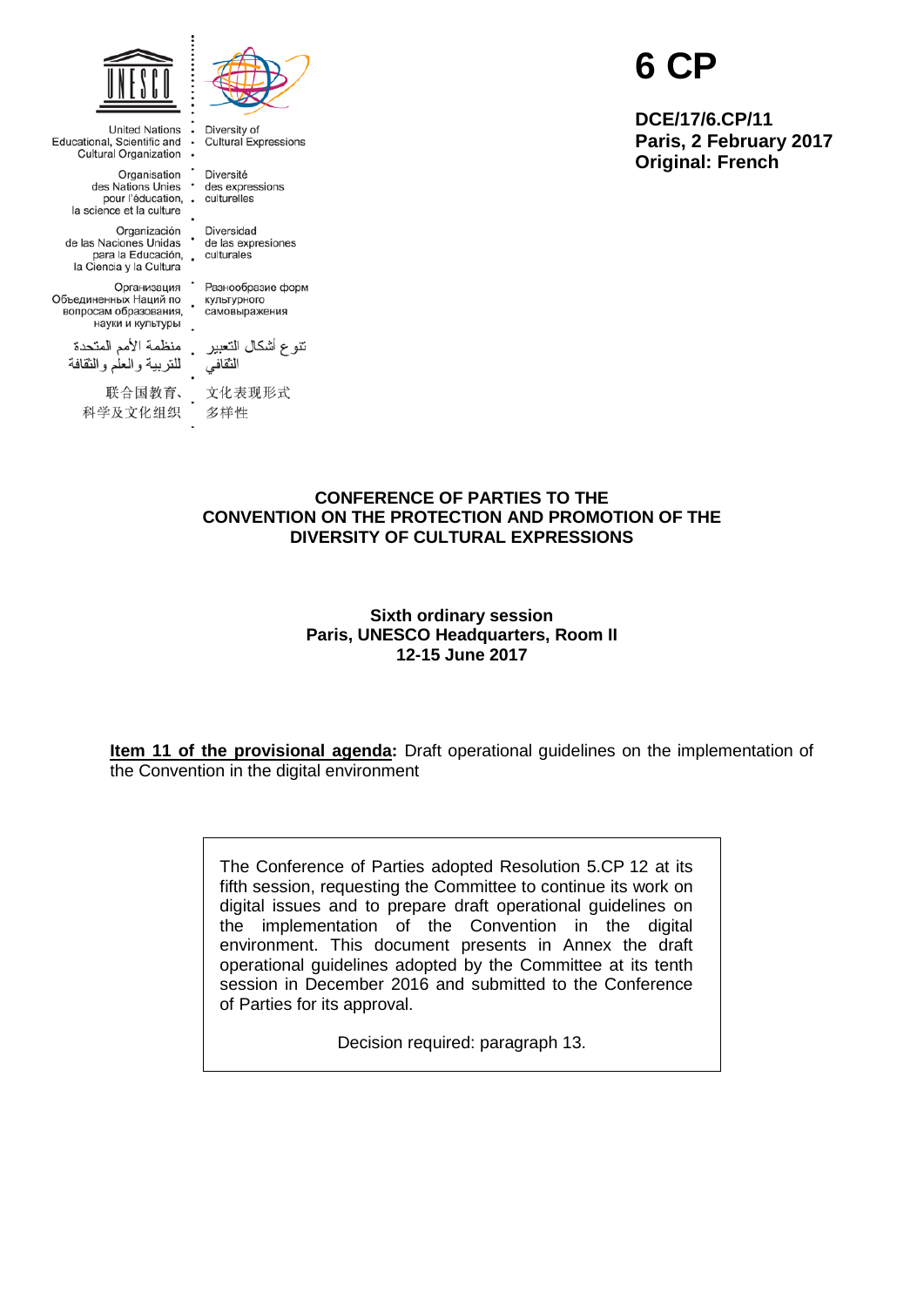1. Since the adoption of the 2005 Convention on the Protection and Promotion of the Diversity of Cultural Expressions (hereinafter referred to as "the Convention"), the digital environment and related technologies have transformed the way in which cultural goods and services are created, produced, distributed and consumed. The arrival of a new generation of connected multimedia devices such as smartphones, tablets and e-readers, the design of new trade models for the distribution of cultural content and the emergence of new online business models represent some of the challenges for public policies addressing the cultural industries. At the same time, not everyone has the necessary infrastructure (e.g. the lack of devices or low or no connectivity), artists do not always have the technical knowledge required, and the impact of new trade agreements on cultural industries in the digital environment will take time to measure. Lastly, the lack of concrete data to determine whether digital technologies and platforms have indeed made access to culture easier, faster and more affordable for everyone is detrimental to informed systems of governance for culture.

2. Over the past five years, the Convention's governing bodies have discussed the tremendous challenges raised by digital technologies for its implementation<sup>[1](#page-1-0)</sup>. Drawing on these debates, the Conference of Parties requested, during its fifth session in June 2015, the Intergovernmental Committee for the Protection and Promotion of the Diversity of Cultural Expressions (hereinafter referred to as "the Committee") to submit draft operational guidelines on digital issues for its approval at its sixth session (June 2017) (Resolution 5.CP 12 para. 3).

# **Preparation of the draft operational guidelines by the Committee**

3. To enable the Parties' work on the preparation of preliminary draft operational guidelines, the Secretariat presented the Committee with a framework for discussion at its ninth session (December [2](#page-1-1)015)<sup>2</sup>. A rich and constructive debate took place and emphasized the following issues to be taken into account in the guidelines<sup>[3](#page-1-2)</sup>:

- the need for an integrated approach to digital issues due to the rapid growth of markets and economic pressures, which may affect the promotion of the diversity of cultural expressions;
- the recognition that while digital technologies provide an opportunity to ensure quick access to diverse cultural expressions, they also pose a challenge, particularly in an unequal digital environment in which many developing countries lack capacities and infrastructure;
- the inclusion of the principle of Internet universality pursuant to the Resolution of the General Conference concerning UNESCO's role in Internet-related issues (Resolution 38 C/56);
- the promotion of human rights and fundamental freedoms, including artistic freedom and freedom of expression;

<span id="page-1-0"></span>See working document "Digital issues and their impact on promoting the diversity of cultural expressions" (CE/15/5.CP/12), fifth ordinary session of the Conference of Parties, June 2015; detailed summary record of the eighth ordinary session of the Committee (CE/15/9.IGC/3), paragraphs 305-348; working document "Current state and action to address the challenges posed by digitization" (CE/14/8.IGC/12), eighth ordinary session of the Committee, December 2014; detailed summary record of the seventh ordinary session of the Committee (CE/14/8.IGC/3), paragraphs 351-358.

<span id="page-1-1"></span>See Working Document "Towards Operational Guidelines on digital issues" (CE/15/9.IGC/7), ninth ordinary session of the Committee, December 2015.

<span id="page-1-2"></span> $3$  See the detailed summary record of the ninth ordinary session of the Committee (DCE/16/10.IGC/3), paragraphs 127-181.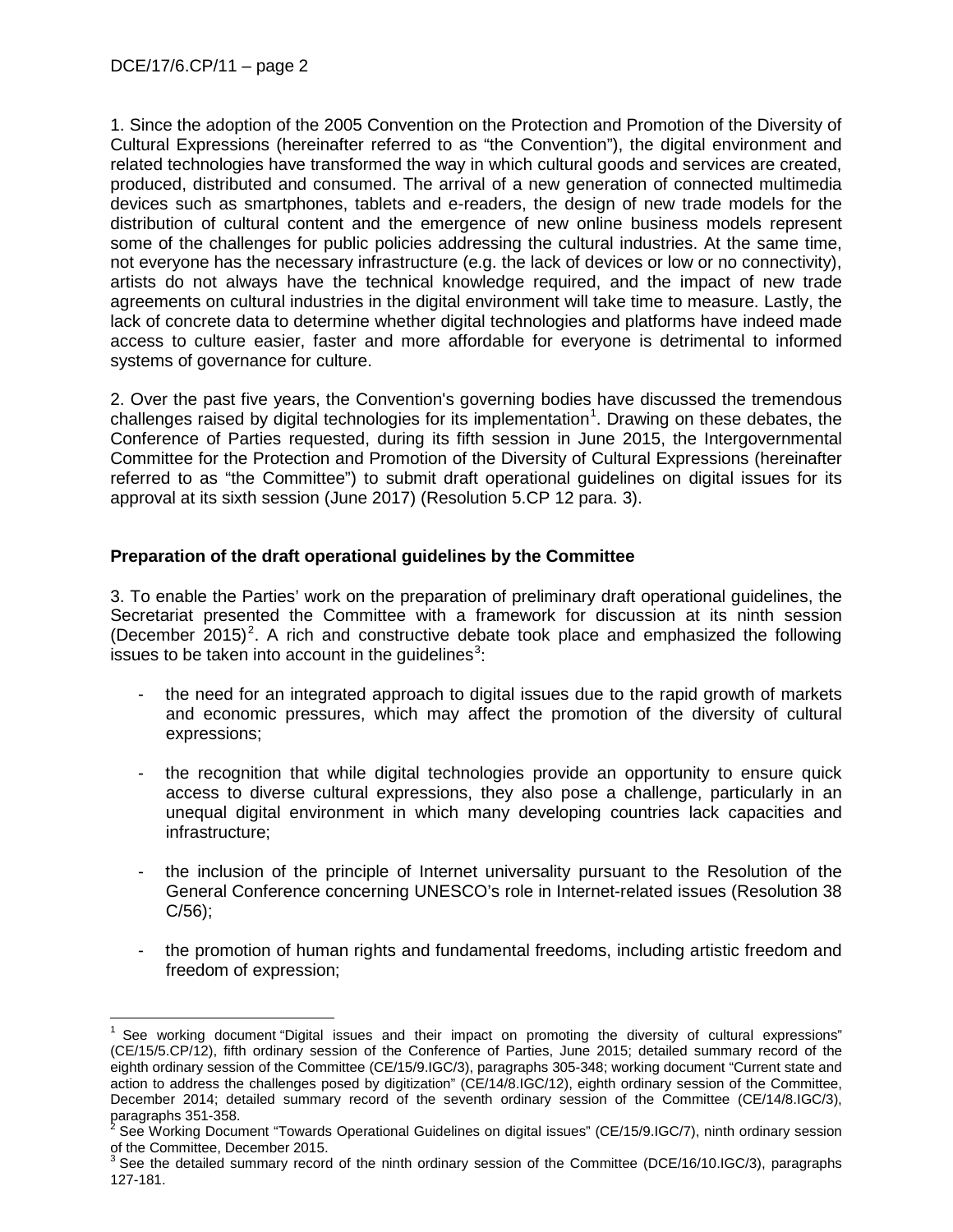- affirmation of the States' sovereign right to introduce policies to promote the diversity of cultural expressions in the digital environment while facilitating access to other cultural expressions;
- fair remuneration for artists and creators in the digital environment, particularly in the music and publishing industries, where artists feel that their remuneration is under threat, as well as a fair balance between the rights and interests of all stakeholders, including both the rights-holders and users of cultural content:
- international cooperation to strengthen and adapt international instruments, particularly within the context of cultural and trade agreements, as well as public policies related to cultural industries in the digital environment;
- preferential treatment measures to strike a balance for the developing countries so that their artists and cultural professionals, their cultural goods and services and their languages may be promoted internationally through the use of digital technologies;
- copyright and related measures to address online piracy;
- promoting the objectives and principles of the Convention in trade negotiations and agreements;
- the essential participation of all members of society in the digital environment in order to contribute to the diversity of cultural expressions, particularly social groups targeted by the Convention, with an emphasis on gender equality;
- the importance and the need to monitor and measure the exchange of cultural goods and services, and to share good practices on fiscal issues relating to their trade through online distribution platforms;
- the 2030 UN Sustainable Development Goals (SDGs);
- the influence of data and algorithms on the production and distribution of cultural goods and services and the issue of media diversity.

4. Following this constructive debate, the Committee requested the Secretariat to prepare preliminary draft operational guidelines on digital issues, taking into consideration the debates from its ninth session as well as the work undertaken by the governing bodies over the past years (Decision 9.IGC 7).

5. In order to comply with Decision 9.IGC 7 and Resolutions 5.CP 12 and 14, the Secretariat worked on preliminary draft operational guidelines on the implementation of the Convention in the digital environment. In addition, a study on the impact of digital issues in Spanish-speaking countries was conducted with the support of Spain (see publication "Culture in the Digital Environment - Assessing Impact in Spain and Hispanic America"). The Secretariat has also published a study on the impact of Articles 16 and 21 as well as 17 case studies on the application of these two articles in bilateral and regional trade agreements, including on issues related to e-commerce (see publication "Culture in Treaties and Agreements - Implementing the 2005 Convention in Bilateral and Regional Trade Agreements").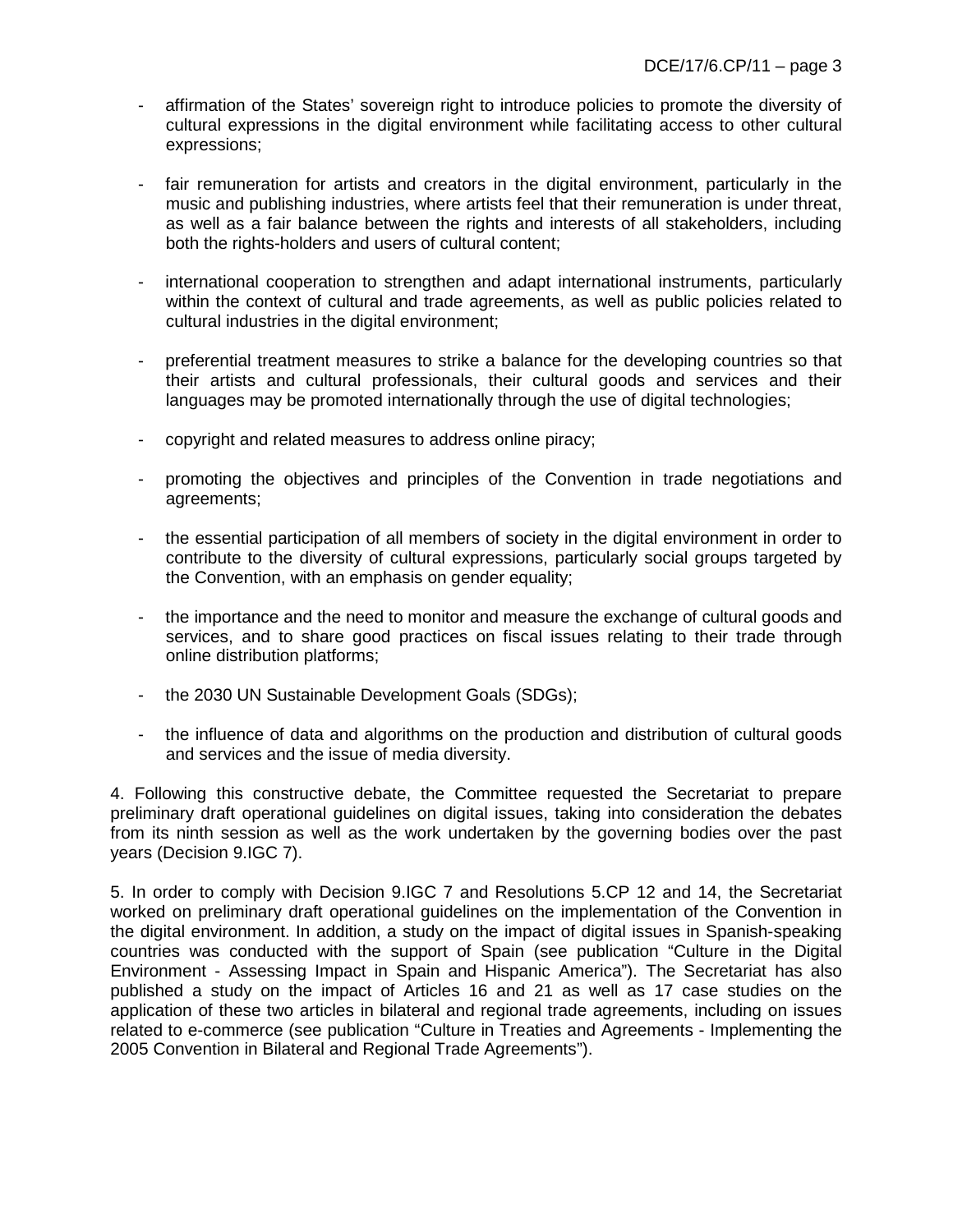## DCE/16/10.IGC/7 - page 4

6. The preliminary draft operational guidelines were drafted by the Secretariat with two experts from the Expert Facility<sup>[4](#page-3-0)</sup>. Building on the work of the governing bodies, the preliminary draft proposal was presented to the Committee at its tenth session in December 2016, and took into account the many debates, decisions and resolutions of the governing bodies over the past five years as well as the legal provisions of the Convention, its operational guidelines approved since 2009, and the principle of technological neutrality.

## **Review and adoption of the draft operational guidelines by the Committee**

7. The Committee reviewed and had an extensive debate on the preliminary draft operational guidelines at its tenth session in December 2016. The preliminary draft proposal was well received by the Members of the Committee, who commended its quality and comprehensiveness. They agreed that it adequately reflected the discussions of the governing bodies over the past years and expressed their support for the project, subject to their proposed amendments. The debates were facilitated by the document being made available online four months ahead of the statutory deadline, which encouraged consultations not only between Members of the Committee but also between the Parties and civil society and its representatives.

8. The Committee devoted one of the three days of its session to examine the preliminary draft. Nearly 25 interventions from Members of the Committees, Parties and civil society representatives were made to express general comments. A number of key issues were repeatedly mentioned, such as technological neutrality, the visibility and discoverability of local and national cultural content, the fair remuneration of creators and performers as well as the development of digital competencies.

9. The Members of the Committee then examined the text, including the amendments proposed by the Parties and civil society organizations, one paragraph at a time. Several amendments proposed by the Parties and civil society were similar in content or even identical, particularly with regard to the fair remuneration of artists. The debates were numerous and included the relationship between the draft operational guidelines and other international obligations of the Parties to the Convention. For instance, the Members of the Committee discussed the challenges faced by some Parties regarding the inclusion of a cultural clause in their trade agreements. They agreed on a wording that reaffirms the Parties' capacity to adopt policies to promote the diversity of cultural expressions in the digital environment. The debates also led to certain clarifications to the text. For instance, the Members of the Committee highlighted the need to set up educational programs for the mastery of digital tools, rather than focusing on the use of digital tools in educational programs. Following this exchange, the Committee adopted the preliminary draft and requested that it be transmitted to the Conference of Parties for its approval at its sixth session in June 2017 (Decision 10.IGC 7).

10. It is recalled that the operational guidelines do not go beyond what the Convention stipulates and that their goal is not to reopen the text of the Convention. As requested and discussed by the Parties, they aim to provide a transversal reading of the Convention and its existing guidelines with regard to digital issues and related technologies. References to creation, production, distribution/dissemination, access and use, including enjoyment, of diverse cultural expressions in the digital environment draw upon the objectives and principles of the Convention, which calls upon Parties to adopt policies and measures at different stages of the value chain.

<span id="page-3-0"></span> $4$  Members of the Secretariat worked together with two experts from the Convention's Expert Facility, namely Ms Véronique Guèvremont (Canada) and Mr Octavio Kulesz (Argentina), who contributed to the debates of the governing bodies over the past five years as well as to the monitoring framework to determine the impact of the Convention in the digital environment.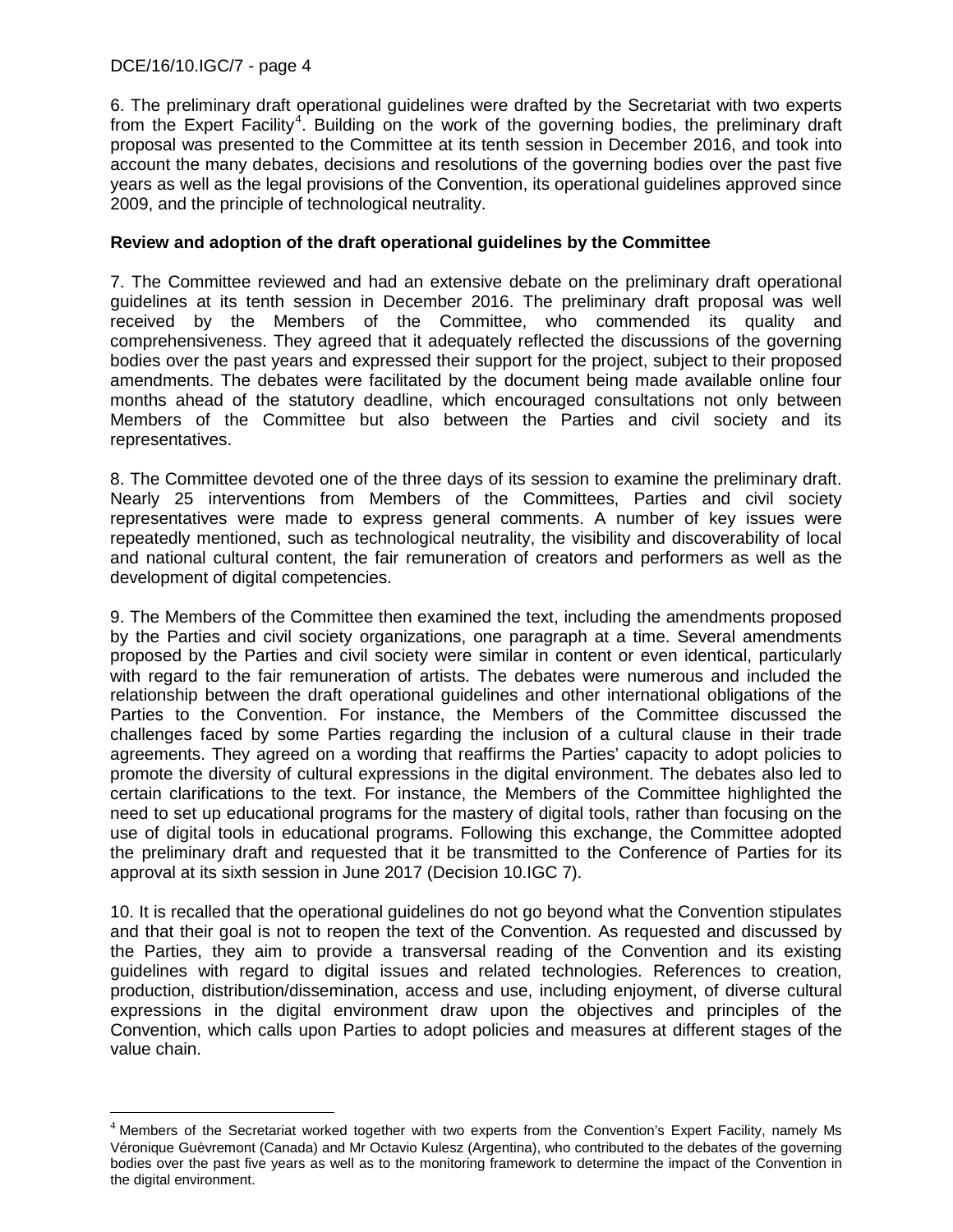11. The structure of the draft operational guidelines follows the Convention's monitoring framework as presented in the Global Report, "Re|Shaping Cultural Policies: a decade promoting the diversity of cultural expressions for development", and includes the following sections:

- General considerations
- Guiding principles
- Parties strengthen systems of governance for culture in the digital environment
- Rebalancing the flow of cultural goods and services
- Integration of culture in sustainable development frameworks
- Role of civil society
- Gathering and sharing information and good practices
- Role of the UNESCO Secretariat

12. The Conference of Parties is invited at this session to approve the operational guidelines on the implementation of the Convention in the digital environment, taking into account the draft adopted by the Committee at its tenth session and contained in the Annex.

13. The Conference of Parties may wish to adopt the following resolution:

# **DRAFT RESOLUTION 6.CP 11**

*The Conference of Parties,* 

- *1. Having examined Document DCE/17/6.CP/11 and its Annex;*
- *2. Recalling its Resolutions 5.CP 12, paragraph 3, 5.CP 14, paragraph 4 and 4.CP 13, paragraph 6, as well as Decisions 6.IGC 17, paragraph 5, 7.IGC 5, paragraph 7, 7.IGC 13, paragraphs 3 and 7, 8.IGC 12, paragraph 7, 9.IGC 7 and 10.IGC 7 of the Committee;*
- *3. Approves the operational guidelines on the implementation of the Convention in the digital environment annexed to this Resolution.*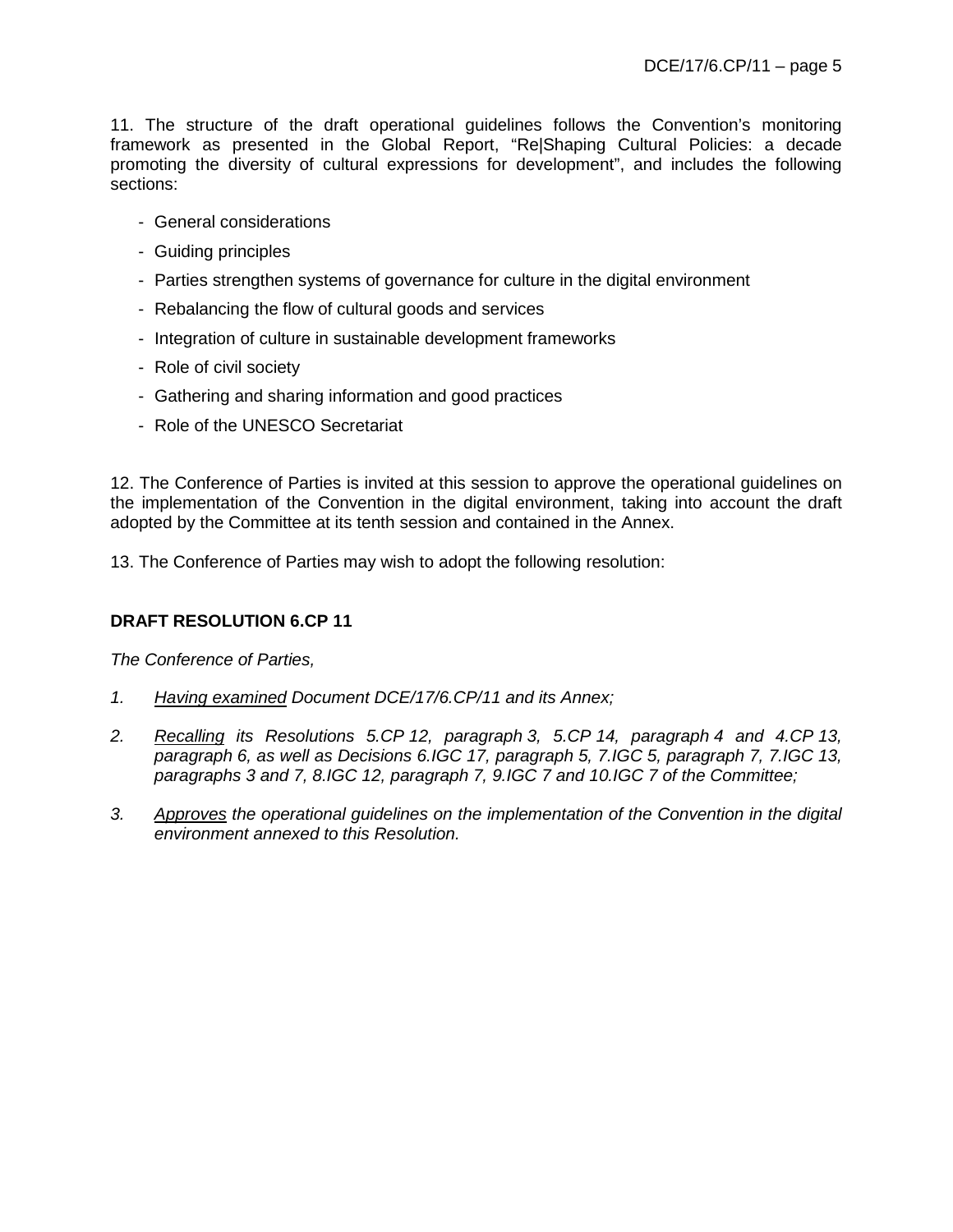#### **ANNEX**

## **Draft operational guidelines on the implementation of the Convention in the digital environment**

#### **General considerations**

- 1. These guidelines provide a strategic framework for understanding, interpreting and implementing the Convention on the Protection and Promotion of the Diversity of Cultural Expressions in a digital environment where cultural goods and services are created, produced, distributed, disseminated, consumed and/or stored electronically. These goods and services transmit cultural expressions through, for example, a computer program, a network, a text, a video, an image or an audio recording and are distributed through constantly evolving digitally-encoded platforms.
- 2. The distinctive nature of cultural activities, goods and services as vehicles of identity, values and meaning does not change in the digital environment. Consequently, the recognition of the dual nature of cultural goods and services (cultural and economic) is also applicable to cultural expressions in the digital environment or those produced with digital tools.
- 3. Protecting and promoting human rights and the freedom of creation, expression, information and communication in the digital environment means supporting the principles of Internet universality that promote a Human Rights-based open Internet, which is accessible to all and characterized by multi-stakeholder participation.
- 4. There are significant differences in the rate at which digital technologies are adopted and accessed around the world. The resulting digital divide exists between and within countries and between women and men as well as urban and rural areas, in both developed and developing countries. This has an impact on the way in which cultural goods and services are created, produced, distributed and accessed in the digital environment.
- 5. The accelerated expansion of social networks and user generated content (UGC), the explosion of data, the complexity of distribution models, and the proliferation of connected multimedia devices in the hands of the users have had a huge impact on the creative sector in all parts of the world. Technological changes have also led to the emergence of new players and new logics, and will continue to provide new challenges and opportunities to promote the diversity of cultural expressions and, in particular, to design relevant public policies.
- 6. Recalling that technological neutrality is affirmed as a principle in the Convention, these guidelines shall be interpreted and applied in relation to the Convention as a whole, thus promoting a transversal approach to the diversity of cultural expressions in the digital environment. They complement all relevant provisions of the Convention and existing guidelines that refer to digital issues and new information and communication technologies.
- 7. All stakeholders are encouraged to respect and promote the Convention and these guidelines, which are interlinked with the United Nations Sustainable Development Goals (Agenda 2030) and the United Nations Guiding Principles on businesses and human rights, as well as international human rights instruments and principles. They primarily address public authorities. Non-governmental organizations, cultural and creative industries from the public and private sectors, including global digital platforms, Internet service providers (ISP) and other actors in the digital environment, are also encouraged to follow them.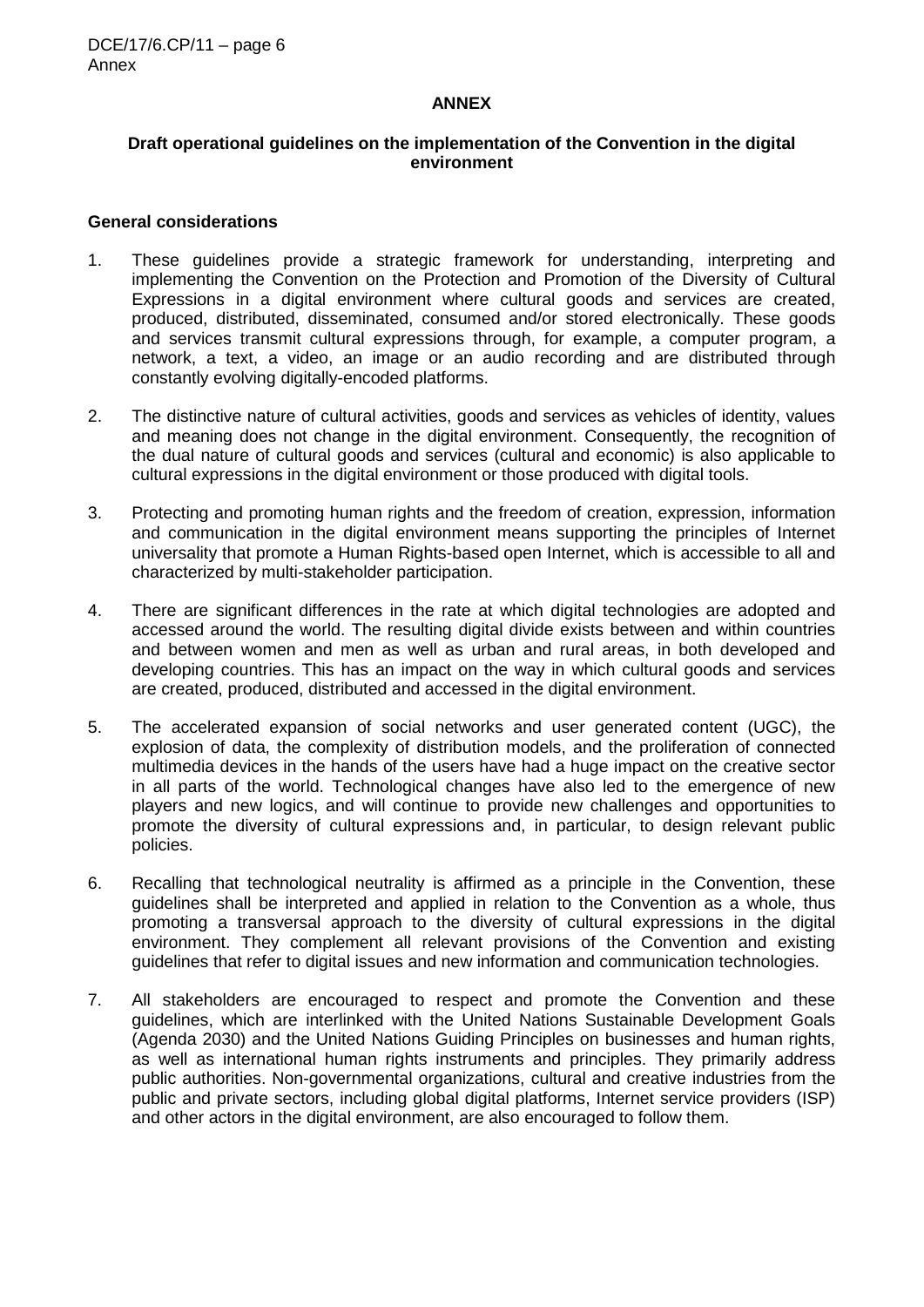## **Guiding Principles**

- 8. Complementing the goals and principles set out in Articles 1 and 2 of the Convention, these guidelines aim to:
	- 8.1 reaffirm the Convention's principle of technological neutrality;
	- 8.2 reaffirm the recognition of the dual nature (cultural and economic) of cultural goods and services, whatever the means and technologies used;
	- 8.3 encourage the use of digital tools and provide for digital competencies through education programmes;
	- 8.4 reaffirm the Parties' sovereign right to formulate, to adopt and to implement policies and measures for the protection and promotion of the diversity of cultural expressions in the digital environment;
	- 8.5 safeguard, following the principle of Internet neutrality, equal and non-discriminatory treatment of data traffic in the provision of Internet access services and related endusers' rights (in order to prevent data traffic management practices which block or slow down specific applications that could affect the circulation of local cultural goods and services);
	- 8.6 promote equitable access and balance in the flow of cultural goods and services in the digital environment, in particular through the application of preferential treatment provisions for works created or produced by artists and cultural professionals, enterprises and independent organizations from developing countries;
	- 8.7 recognize the complementarity of economic, educational, and cultural aspects of sustainable development in national digital strategies as well as within international assistance programmes that support digital programmes and projects;
	- 8.8 promote international cooperation for development to enable greater and more affordable access to digital technologies, to develop related skills and competencies and to support mechanisms that are required for the emergence of dynamic cultural and creative industries in the digital environment;
	- 8.9 promote respect for fundamental freedoms of expression, information and communication and for privacy and other human rights as pre-requisites for the creation, distribution and access to diverse cultural expressions. This includes promoting artistic freedom as a corollary to freedom of expression, the social and economic rights of authors and artists working in the digital environment and connectivity of all partners to partners with those of their choice;
	- 8.10 promote respect for human rights in the digital environment, including gender equality and the empowerment of women and girls through support for their participation in the cultural and creative industries as creators, producers and consumers of cultural expressions in the digital environment;
	- 8.11 affirm that the same rights that people have offline must also be protected online, in particular freedom of expression, which is applicable regardless of frontiers and through any media of one's choice, in accordance with Articles 19 of the Universal Declaration of Human Rights and the International Covenant on Civil and Political Rights.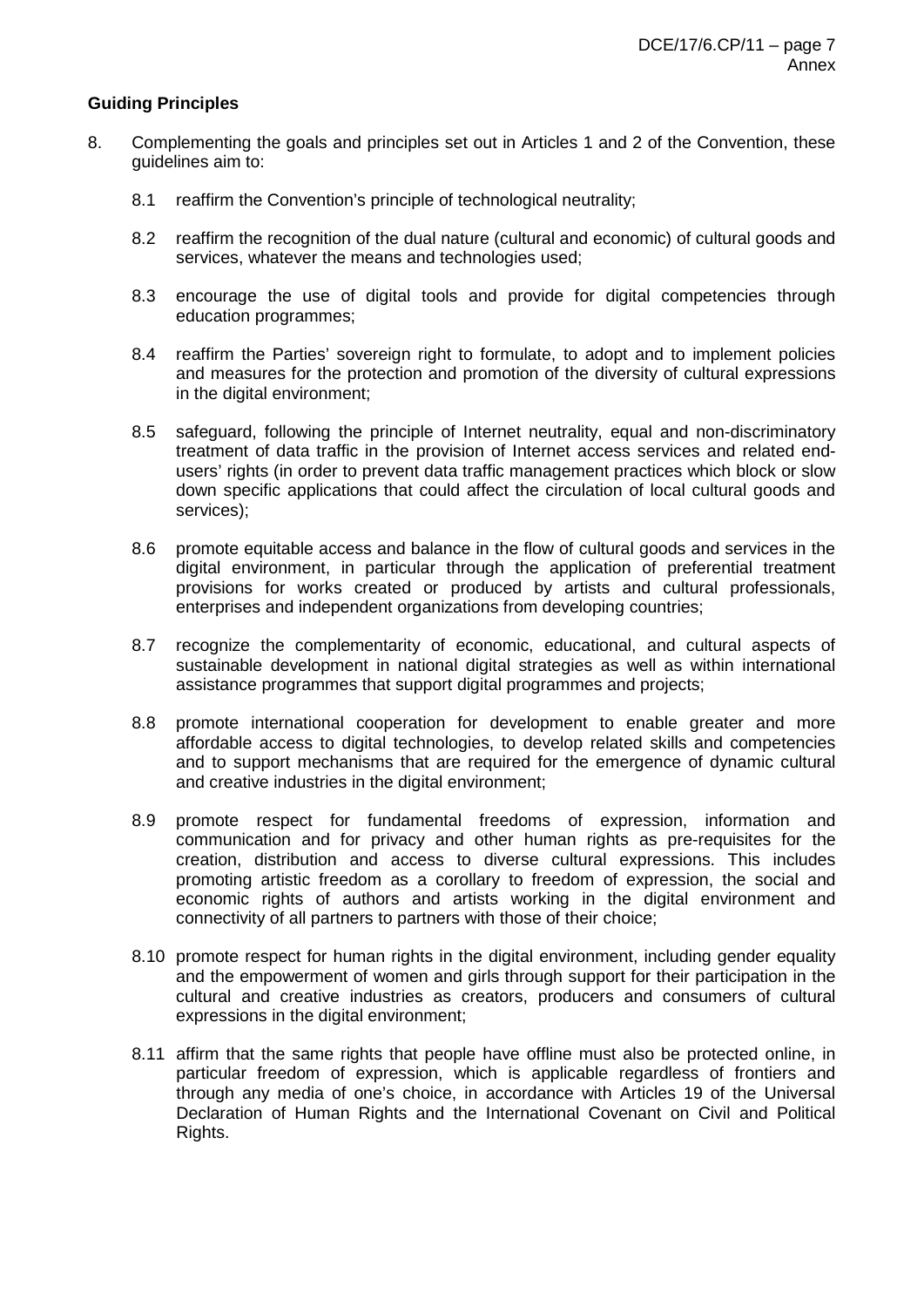## **Parties strengthen systems of governance for culture in the digital environment**

- 9. Pursuant to Articles 5, 6, and 7 of the Convention and to these guidelines, Parties shall aim to adopt or update existing policies and measures to protect and promote the diversity of cultural expressions in the digital environment paying due attention to the special circumstances and needs of women as well as various social groups.
- 10. These policies and measures shall aim to address all areas creation, production, distribution, dissemination, as well as access and enjoyment - taking into account the profound changes to the value chain and the arrival of new actors.
- 11. Parties are invited to update their legislative and regulatory frameworks for public service, private and community media as well as independent media organizations to promote the diversity of cultural expressions and the diversity of media in the digital environment, taking into account the increasing convergence of operations across the value chain.
- 12. Parties are encouraged to strengthen the level of digital competencies of the cultural sector and the general public, and to promote know-how and skills needed to fully participate in the ongoing changes to the creation, production, distribution, dissemination and access to diverse cultural expressions in the digital environment.
- 13. Parties are encouraged to establish interministerial groups on digital issues that would bring together representatives of relevant Ministries and institutions (including those responsible for culture, research, trade, industry, telecommunications and education), and involve the Convention's contact point and civil society representatives in their work.
- 14. At the stage of **creation**, Parties shall aim to support new forms of creativity in the digital environment, including artistic practices that are interactive and occur in real-time. This may include national, regional or local policies and programmes and funding schemes that:
	- 14.1 provide direct support to artists and other cultural professionals working with digital tools;
	- 14.2 contribute to creation and to the fair remuneration of creators and performers;
	- 14.3 establish new training programmes and education curricula for artists and other cultural professionals in the use of digital technologies to deepen their knowledge and skills for improved participation in a digital environment;
	- 14.4 provide spaces dedicated to digital creativity and innovation that enable artistic experimentation and collaboration such as incubators and laboratories, artist residences and centres that promote international cooperation through networking activities;
	- 14.5 promote cooperation among artists, educational and cultural professionals working in the cultural and creative industries, with actors in the digital environment, including designers, programmers, engineers and scientists;
	- 14.6 recognize and value the work of creators in the digital environment, by promoting:
		- equitable and fair remuneration for artists and cultural professionals;
		- transparency in the distribution of income between digital distributors, Internet service providers (ISP) and rights holders as well as among rights holders;
		- access to necessary bandwidth;
		- respect for and protection of intellectual property rights, allowing for collective management, if applicable, and for collective bargaining of digital rights; and
		- electronic legal deposit systems to document and archive their works.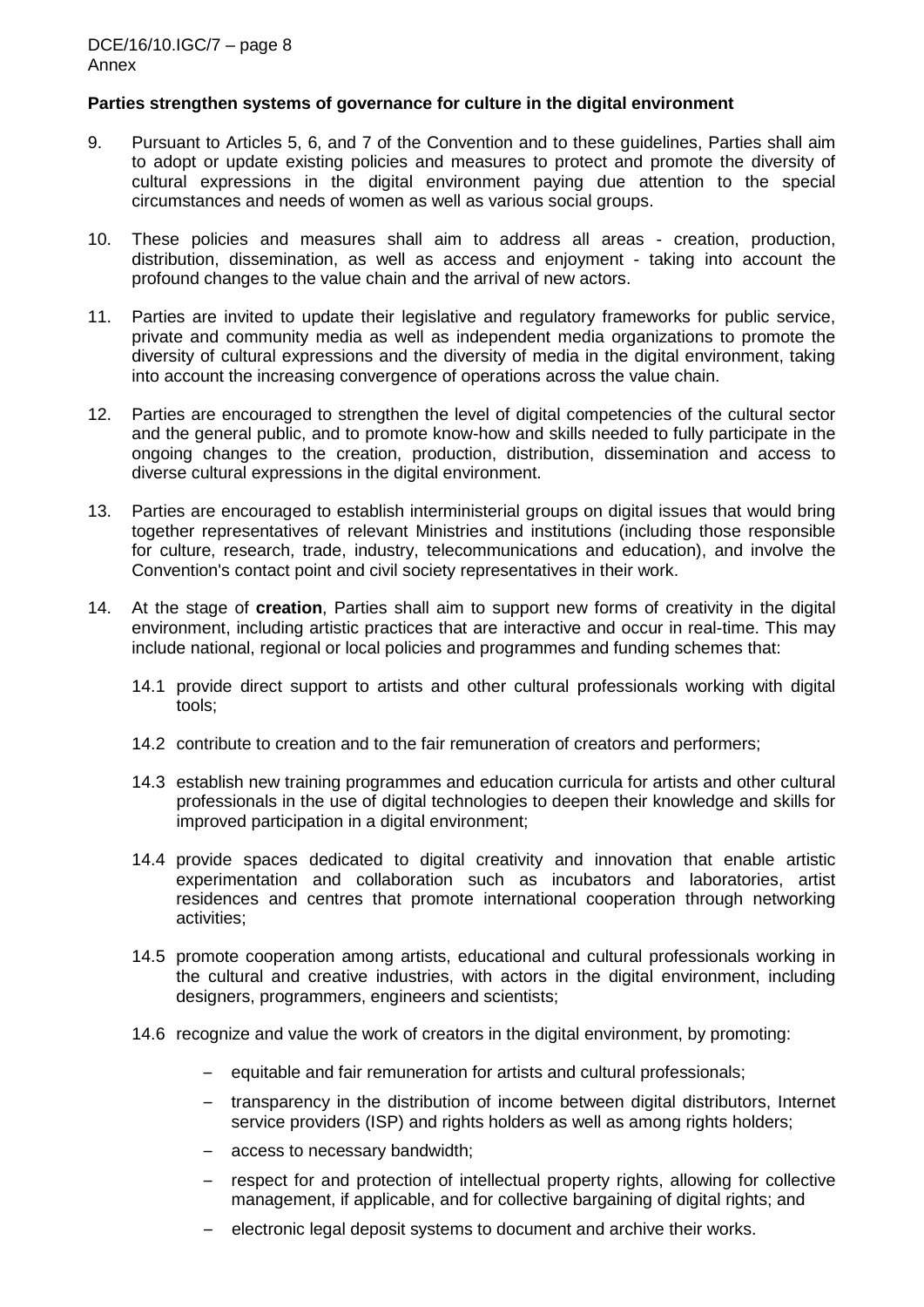- 15. At the stage of **production**, Parties shall aim to support the modernization of the cultural and creative industries. Measures relating to the production of cultural expressions in the digital environment should aim to:
	- 15.1 promote digitization and the incorporation of technological tools into the cultural and creative industries' production processes, in particular among micro, small and medium-sized enterprises and civil society organizations;
	- 15.2 provide support to cultural entrepreneurs, civil society organizations, local production companies or incubators wishing to expand their activities in the digital environment;
	- 15.3 promote new forms of financing for cultural and creative industries in the digital environment and encourage new types of partnerships between the public and private sectors in the digital environment;
	- 15.4 recognize the role played by artists using digital technologies in research and development, which is a benefit to society and produces new and different communication tools.
- 16. At the stage of **distribution/dissemination**, Parties shall aim to support and provide opportunities for works to be distributed in the digital environment as well as promote and consolidate the development of emerging and local digital markets. Measures at this stage of the value chain should aim to:
	- 16.1 encourage the diversity of digital media including the multiplicity of digital distributors of cultural goods and services and digital actors (online platforms, Internet service providers (ISP), search engines, social networks), while also ensuring visibility and discoverability of national and local cultural content;
	- 16.2 promote dialogue between private operators and public authorities in order to encourage greater transparency in the collection and use of data that generates algorithms, and encourage the creation of algorithms that ensure a greater diversity of cultural expressions in the digital environment and promote the presence and availability of local cultural works;
	- 16.3 work toward the standardisation and interoperability of electronic communications networks and services, of formats, protocols, software, interfaces and metadata in order to achieve diverse digital environments for the distribution of cultural goods and services;
	- 16.4 adapt and modernise online transaction mechanisms and processes in order to facilitate and secure e-commerce;
	- 16.5 encourage a fair, transparent, sustainable and ethical trade in the exchange of cultural goods and services in the digital environment, in particular with developing countries;
	- 16.6 develop the legal framework for online distribution of cultural goods and services such as ratification of relevant international copyright and related rights treaties, contractual arrangements and measures to protect and combat piracy and the illicit trafficking of cultural goods online;
	- 16.7 promote cooperation between online platforms (video, audio and other aggregators) and the rights holders of these goods and services (including licensing agreements and deployment of technical tools) in order to improve the online distribution of cultural goods and services and to better find the content being disseminated.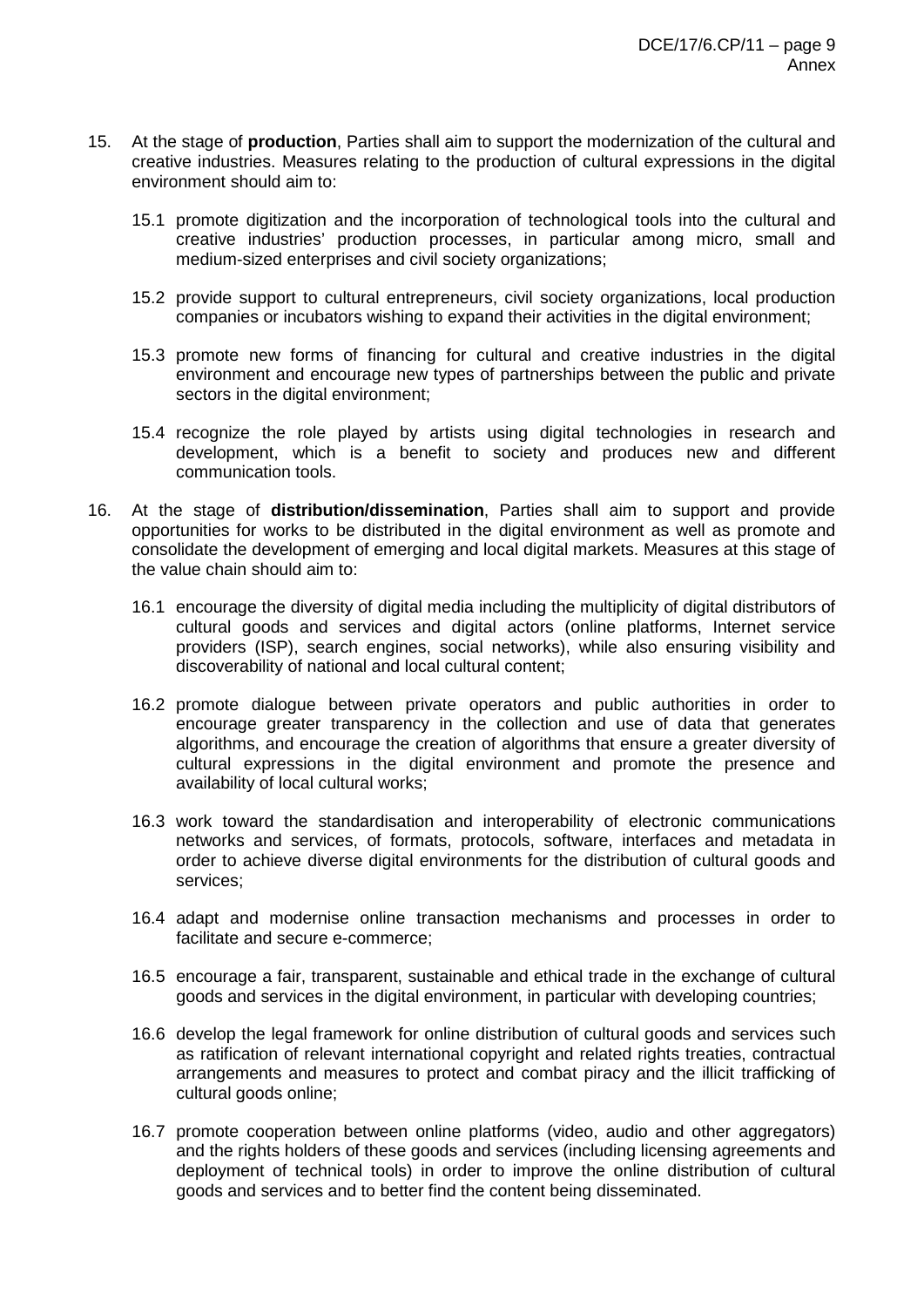- 17. At the stage of **access**, Parties shall aim to ensure the free and permanent access to diverse cultural expressions as well as to increase participation in cultural life in the digital environment. This includes measures which aim to ensure continuous access to digital technologies, know-how and diverse cultural goods and services and should aim to:
	- 17.1 introduce greater transparency and readability of indexing and content referencing modes in order to ensure that the digital mechanisms (recommendation algorithms), determining the content available to the users, provide a wide range of diverse cultural expressions in the digital environment;
	- 17.2 invest, develop and strengthen telecommunications infrastructures to improve access to diverse cultural expressions in the digital environment;
	- 17.3 encourage the implementation of digital preservation measures and the development of infrastructure to ensure universal and continuous access to cultural content, despite the constant and rapid evolution of the digital environment;
	- 17.4 support linguistic diversity and translation interfaces in the digital environment;
	- 17.5 encourage public cultural institutions to provide online access to diverse cultural expressions;
	- 17.6 supply the necessary digital equipment to public institutions such as schools, libraries and cultural centres;
	- 17.7 set up programmes for digital literacy, public education and awareness on using the Internet and on mastering digital tools;
	- 17.8 encourage legislative measures that allow for the fair remuneration of rights holders.

#### **Rebalancing the flow of cultural goods and services**

- 18. In the context of international solidarity and cooperation, Parties shall aim to introduce preferential treatment provisions to facilitate more balanced flows of cultural goods and services from developing countries in the digital environment, pursuant to Article 16 of the Convention. Parties may:
	- 18.1 improve the distribution of cultural goods and services in the digital environment produced by artists and cultural professionals, enterprises and independent organizations from developing countries, including through artistic and cultural collaboration, co-production and co-distribution agreements;
	- 18.2 take into account the provisions of international trade agreements they have concluded and will conclude, and their respective mechanisms with a view to offering preferential treatment in favour of cultural goods and services from developing countries in the digital environment.
- 19. Consistent with their obligations in Article 21 of the Convention to promote the objectives and principles of the Convention in other international fora, and in order to foster an integrated approach in the area of culture, trade and investment in the digital environment, Parties are encouraged to promote:
	- 19.1 complementarity and coherency among the various legal instruments addressing the diversity of cultural expressions in the digital environment;
	- 19.2 transparency in bilateral, regional or multilateral negotiations having an impact on cultural goods and services in the digital environment;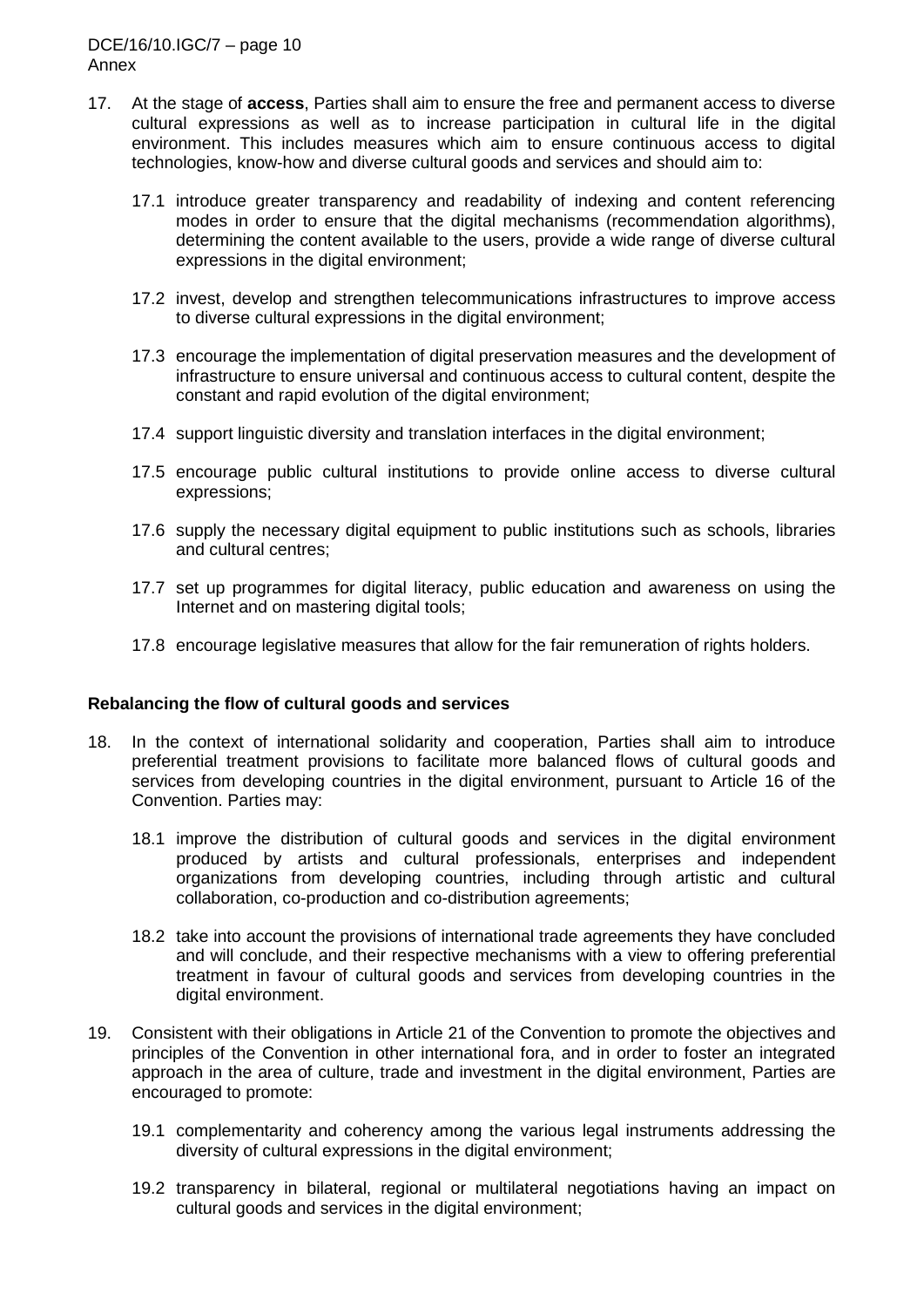- 19.3 close coordination between national authorities responsible for culture and trade, as well as other relevant public authorities and bodies and civil society representatives;
- 19.4 the consideration of introducing cultural clauses in international bilateral, regional or multilateral agreements, namely provisions that take into account the dual nature of cultural goods and services, including preferential treatment clauses, with particular attention to the status of e-commerce that shall recognize the specificity of cultural goods and services;
- 19.5 the incorporation of explicit references to the Convention and these guidelines on the digital environment in trade and investment agreements, as well as provisions that enable their implementation, including the preservation of the capacity to design new public policies when necessary.

#### **Integration of culture in sustainable development frameworks**

- 20. In the context of the United Nations 2030 Agenda for Sustainable Development and its Sustainable Development Goals (SDGs) and pursuant to Articles 13 and 14 of the Convention, Parties may elaborate national development policies and international assistance programmes that recognize the importance of cultural aspects and the complementarity of the economic, social and environmental dimensions of sustainable development in the digital environment.
- 21. Parties shall integrate culture into their information and communication technologies (ICTs) plans and digital strategies, by including references to the Convention and to its aims and principles.
- 22. Parties shall support at the national and international levels capacity-building activities, the transfer of know-how and sustainable technologies (hardware and software), as well as the development of infrastructure.
- 23. At the *national* level, measures should aim to:
	- 23.1 raise awareness of and promote the consumption of local cultural content and, as a result, foster the development of viable cultural and creative industries in the digital environment at the local, regional and national levels;
	- 23.2 assess specific technological needs in order to promote geographical equity in the distribution of cultural resources as well as equitable access to those resources for various individual and social groups, as foreseen in Article 7 of the Convention;
	- 23.3 encourage inter-ministerial collaboration to integrate culture into the programmes of other ministries working on digital matters;
	- 23.4 reinforce and improve development policies in the digital environment in other sectors such as education, public health, security, research and urban planning.
- 24. At the *international* level, measures should aim to support developing countries by:
	- 24.1 updating cultural cooperation agreements so that they take into account the impact of digital technologies, particularly in the implementation of co-production and codistribution agreements;
	- 24.2 developing new forms of cooperation that facilitate the co-production and codistribution of networked artistic works, regardless of distances between creators;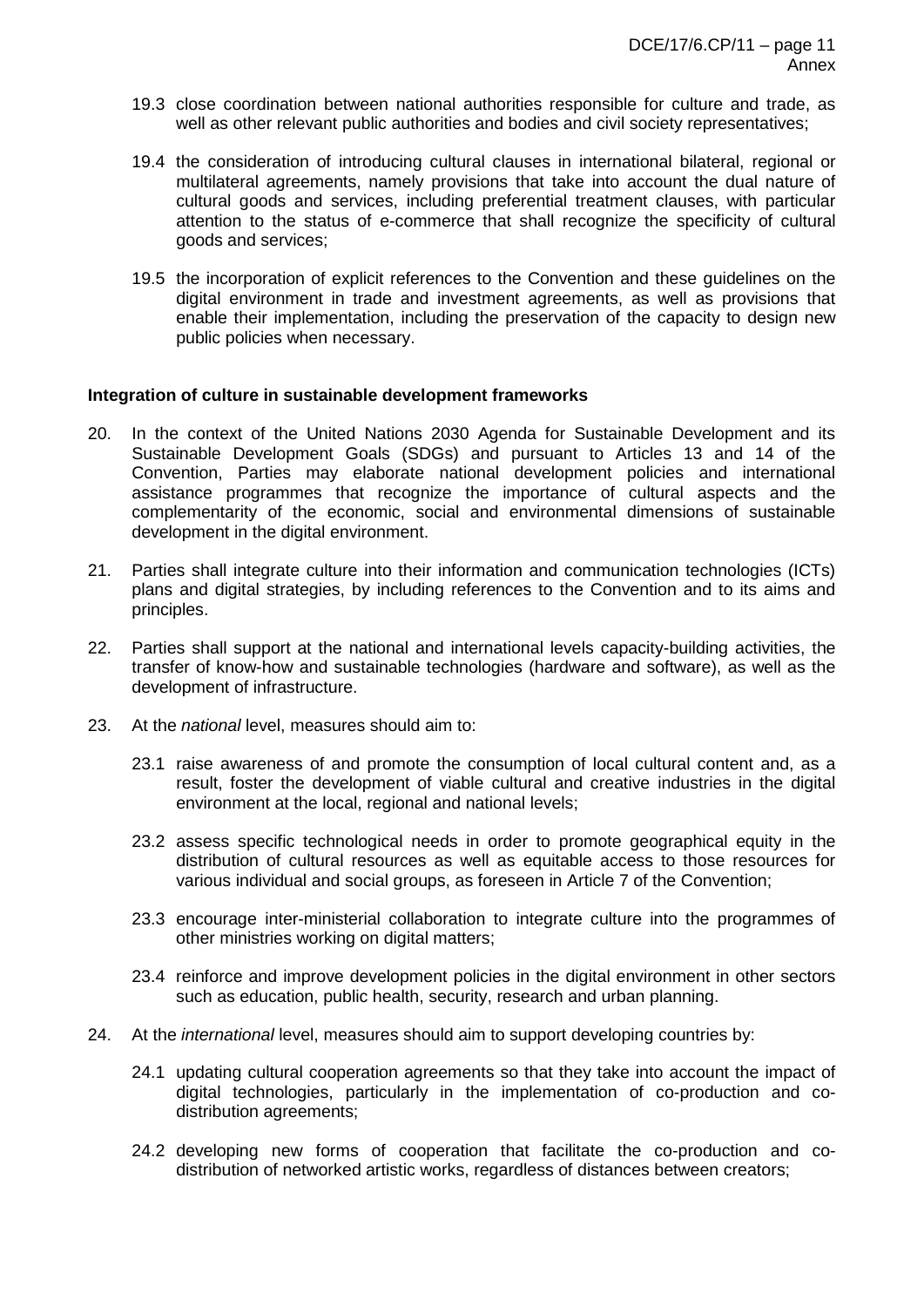- 24.3 prioritizing bottom-up cultural cooperation initiatives involving local actors, over topdown initiatives which, for example, restrict them to simple donations in kind (of equipment, software, content and connectivity);
- 24.4 ensuring equitable access to resources and cultural content in the digital environment through educational and public awareness activities on the uses of the Internet and digital tools;
- 24.5 supporting projects linked to the application of the Convention in the digital environment, particularly through regular voluntary contributions to the International Fund for Cultural Diversity (IFCD).

# **Role of civil society**

- 25. Pursuant to Article 11 of the Convention and its Guidelines, partnership with civil society organizations is essential in the digital environment by contributing to monitoring the evolution of the digital world, and may take the form of:
	- 25.1 initiatives to raise awareness of the potential of the digital environment through the use of digital technologies (such as social networks, mobile applications, online discussion platforms), the organization of events and the creation of communication tools (such as shared-work platforms, real-time interactive exchange platforms, blogs, electronic information bulletins);
	- 25.2 efforts to consult actors in the cultural sector on digital matters, and to share the results with the Convention's governing bodies through the submission of written documents (information documents) and oral contributions to the Conference of Parties and the Intergovernmental Committee;
	- 25.3 active contribution to the preparation of the Parties' quadrennial periodic reports, by providing relevant information on the opportunities and challenges for artists and other cultural professionals and practitioners arising from digital technologies;
	- 25.4 collaboration between civil society representatives, including artists and cultural professionals, academics, researchers and experts, to provide input for reflection within other international organizations and to directly or indirectly focus on issues relating to the diversity of cultural expressions in a digital environment.

#### **Gathering and sharing of information and good practices**

- 26. When implementing Articles 9 and 19 of the Convention, Parties shall:
	- 26.1 systematically include information in their quadrennial periodic reports on policies to address the opportunities and challenges linked to the protection and promotion of the diversity of cultural expressions within a digital environment;
	- 26.2 encourage the collection of comparative statistics on the uses, practices and markets for cultural goods and services in the digital environment;
	- 26.3 support discussions and share good practices in developing countries on the opportunities and challenges for the diversity of cultural expressions in the digital environment.